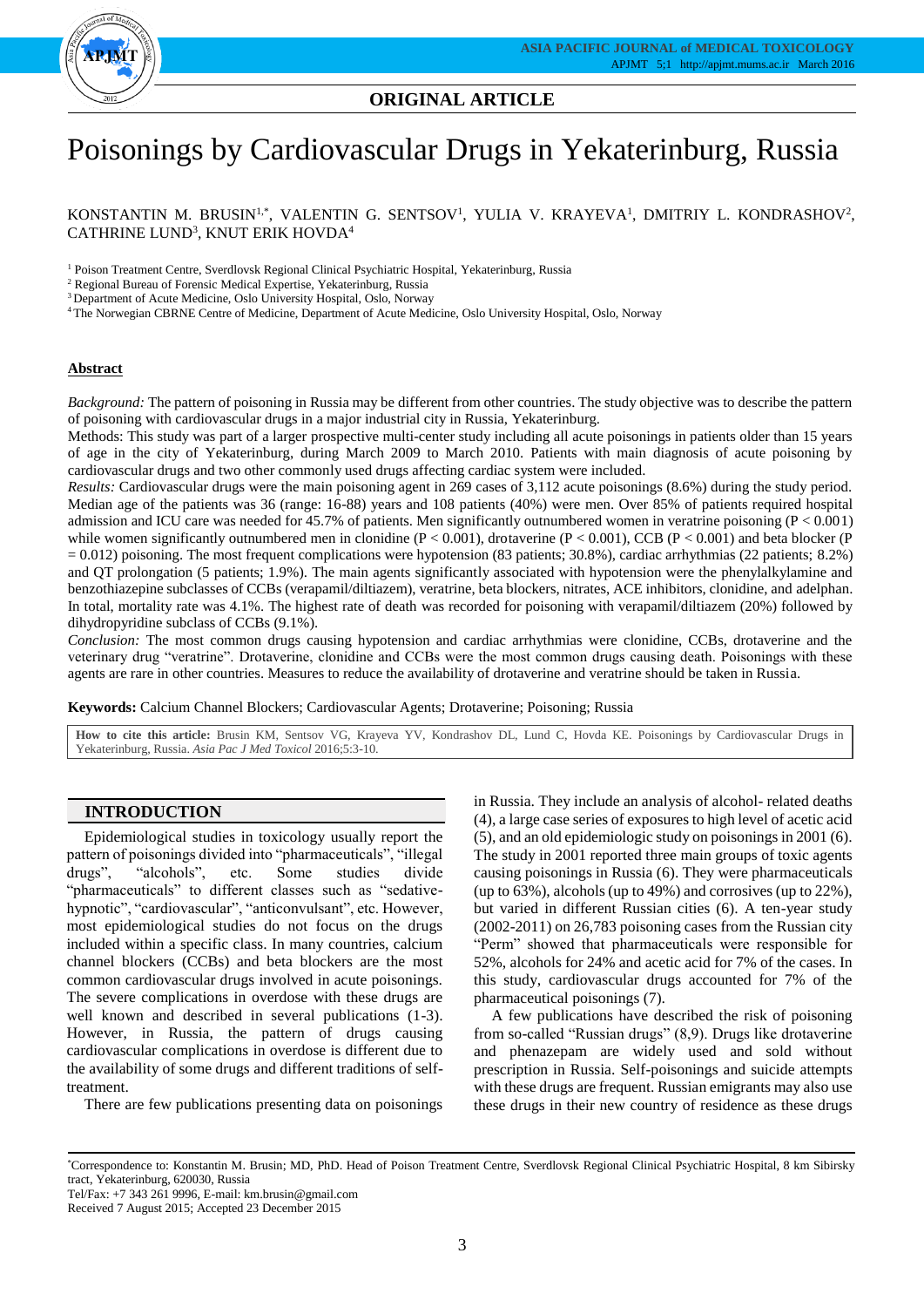are widely available on the internet, so it is important for physicians to be aware of their toxicity and how to manage these cases. In addition, criminal cases of clonidine poisoning, which are well known in Russia, occasionally happen in Europe (8). Despite these facts, there has been no comprehensive study on the pattern of poisoning with cardiovascular drugs in Russia. Thus, we aimed to evaluate the pattern of poisoning by cardiovascular drugs during one year in a major industrial city in Russia, Yekaterinburg.

# **METHODS**

## *Study design and catchment area*

The study was part of a larger one-year prospective multicenter study in the city of Yekaterinburg. Patients older than 15 years with a main diagnosis of acute poisoning managed either outside hospital or in the hospitals (both intentional and unintentional) were included prospectively from the beginning of March 2009 to the beginning of March 2010. Children and adolescents with 15 years of age and under are treated in pediatric hospitals and their data were unavailable to the investigators. Patients living in cities other than Yekaterinburg but referred to the Poison Treatment Centers (PTCs) in this city were excluded from the analysis. Chronic poisonings and patients with co-ingestions or another main diagnosis such as trauma were also excluded.

Physicians in ambulances or hospitals initially diagnosed and managed all poisoning cases. The toxic agent was confirmed by laboratory identification in the PTCs or at the Forensic Institute. Patients discharged from ambulances were the only cases not confirmed with laboratory testing. A predesigned checklist similar to those used in the Oslo intoxication studies in 2003 and 2008 were used (10,11). The checklists were completed by ambulance physicians, toxicologists in hospitals, and forensic specialists at the Forensic Institute. To ensure full inclusion, the patient lists were checked by coordinators at two PTCs and at the ambulance service in Yekaterinburg. The population of Yekaterinburg as of January 2010 was about 1,344,000, of whom  $1,145,000$  were aged 16 years and older.

# *The system of acute poisoning care in Yekaterinburg*

Poisoned patients requiring hospitalization are transferred by ambulance to one of the two PTCs located in opposite outskirts of Yekaterinburg. Only 4-5% of patients might be admitted to other hospitals. The PTCs consist of an observation unit, an intensive care unit (ICU), toxicological laboratories and a poison information service. The ambulance service includes ordinary ambulances and specialized ambulances. Ordinary ambulance personnel included physicians specialized in general ambulance service. Three types of specialized ambulances are staffed by physicians specialized in resuscitation, psychiatry or cardiology. The majority of acutely poisoned patients were treated by ambulance personnel including physicians specialized in resuscitation, capable of providing artificial lung ventilation and central vein access.

## *Classification of cardiovascular drugs*

The main toxic agent (poisoning agent) was defined as the substance thought to be most toxic in the amount taken, based on the research coordinators' qualified judgment. The main agent was determined based on information taken from the patients or relatives, clinical observations, and, if applicable, findings at the scene of the overdose. Toxicological testing was performed for hospitalized patients and for subjects found dead on scene. Gas chromatography with mass spectrometry (GC-MS) or thin layer chromatography was used for pharmaceutical agent identification.

Cardiovascular drugs were defined as medications prescribed for the treatment of arterial hypertension, cardiac dysrhythmias, cardiac ischemia and cardiac insufficiency. Additionally, the spasmolytic agent drotaverine and the veterinary drug veratrine were included in this study, because these agents often cause cardiovascular disturbances.

CCBs were divided into three groups based on differences in their pharmacological profile and clinical symptoms. The first group included phenylalkylamines and benzothiazepines, the second included dihydropyridines and the third diphenylpiperazines.

Consciousness status was classified according to the Glasgow Coma Scale (GCS): alert (GCS score: 15); confusion or drowsiness (GCS: 13-14); moderately impaired consciousness (GCS: 8-12); and severely impaired consciousness  $(GCS < 8)$  (12). Respiratory insufficiency was defined as a clinical need for ventilatory support. Hypotension was defined as a systolic blood pressure below 85 mmHg in at least two separate measurements. Cardiac arrhythmias were registered by electrocardiogram (ECG). Conduction disturbances were classified as arrhythmias, but sinus tachycardia was not. QTc prolongation was defined as  $>$  430 msec in men and  $>$  450 msec in women, and ORS widening was defined as > 100 msec. Cardiac arrest was classified independently and not as an arrhythmia. Poisoning intentions were defined as accidental, suicidal and criminal.

# *Ethics*

Treatment was given according to standard guidelines. The study did not interfere with the process of admission and medical care required for the patients. No patient received additional interventions. The study was performed in accordance with the Helsinki Declaration and approved by the Institutional Ethics Committee of the Ural State Medical Academy. The anonymity of patients' information was maintained.

## *Statistical analysis*

Statistical analyses were performed using SPSS software, version 16 (SPSS Inc., Chicago, Illinois). Multivariate logistic regression analysis was performed to define toxic agents associated with risk of hypotension. P values less than 0.05 were considered statistically significant.

## **RESULTS**

# *General pattern*

There were a total of 3,112 acute poisonings referred to the two PTCs during the study year, giving an incidence of 2.7 per 1,000 for the city's population aged 16 years or older. Cardiovascular drugs were the main toxic agent in 269 cases (8.6%), of which, 230 cases were hospitalized, 35 were discharged after ambulance treatment, and four were found dead on scene (all of whom were due to drotaverine poisoning). Median age of the patients was 36 (range: 16-88)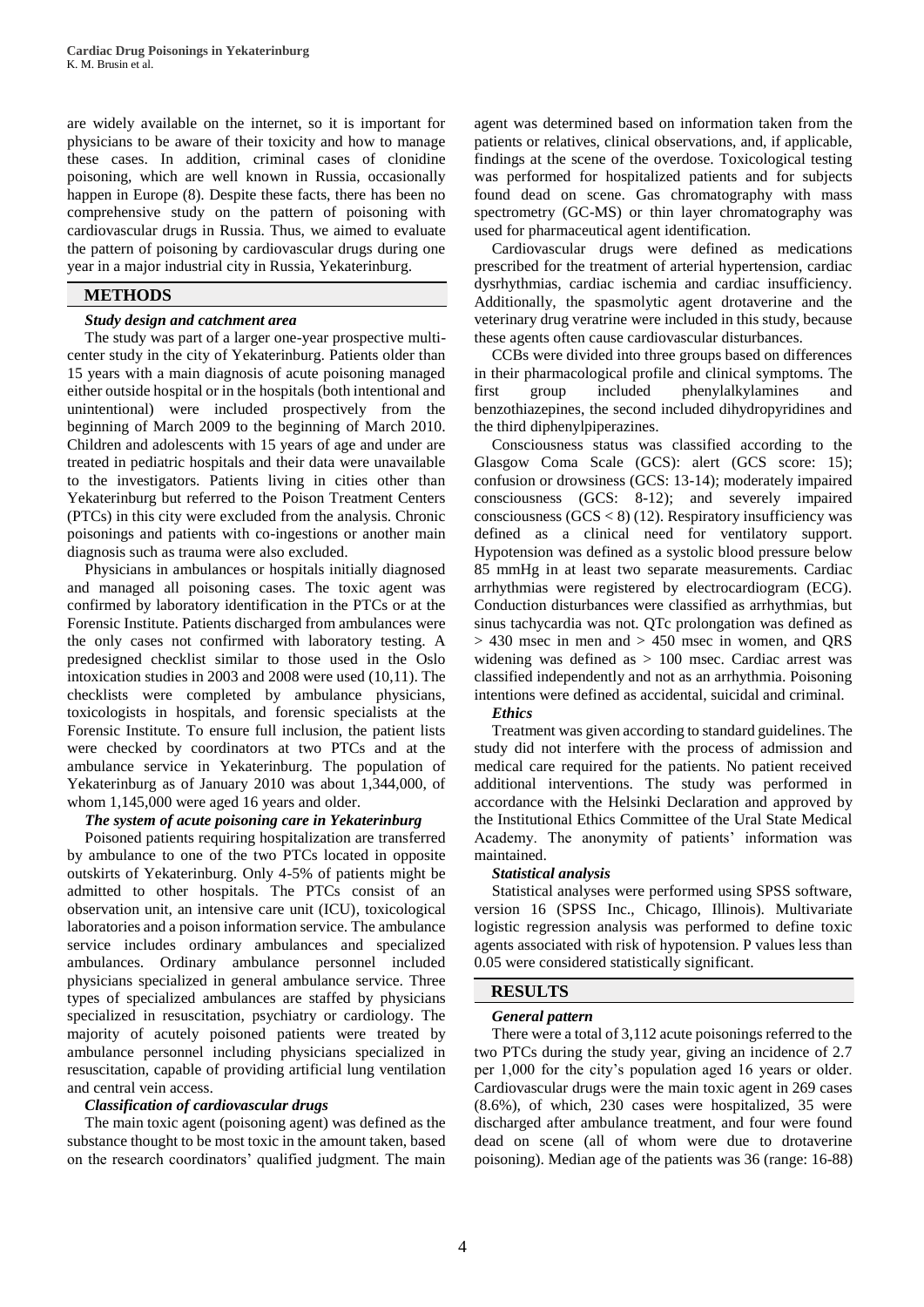years and 108 patients (40%) were men. Table 1 shows the gender distribution of poisoned patents with different cardiovascular drugs in Yekaterinburg. Men significantly outnumbered women in veratrine poisoning  $(P < 0.001)$ while women significantly outnumbered men in clonidine (P  $< 0.001$ ), drotaverine (P  $< 0.001$ ), CCB (P  $< 0.001$ ) and beta blocker ( $P = 0.012$ ) poisoning.

# *Detailed report of some drugs*

#### *- Clonidine*

There were 55 poisoning cases with clonidine as the main toxic agent. Median age was 58 (range: 16-88) years and 78.1% were women. Eighty percent were suicide attempts, 15% were accidental, and 5% were criminal. In 74.5% of the cases, clonidine was confirmed by laboratory tests. Additional agents were found in 24 cases (43.6%); including alcohol in 12 and other medications in 12 cases. Median duration of hospital stay was 3 (range: 0-22) days.

On admission, 14 of 51 hospitalized patients had hypotension and 15 patients had cardiac arrhythmias. QT prolongation was present in nine, and QRS widening was noted in three cases. Twenty-two patients presented with reduced consciousness; five were confused or drowsy, eleven were in a moderately impaired consciousness and six were in severely impaired consciousness. Of those six patients with severe impaired consciousness, ethanol was found in one case (blood alcohol level: 0.27 g/L), benzodiazepines in one case, and phenobarbital in another. These six patients developed respiratory failure requiring mechanical ventilation for up to ten days. Three of the six patients died, of which all were women aged 72, 80 and 88 years.

### *- Calcium channels blockers*

CCBs were the poisoning agents in 24 cases including dihydroperidines in 11 cases, phenylethylamines (verapamil) and benzothiazepines (diltiazem) in 10 cases, and diphenylpiperazines in 3 cases. Median duration of hospital stay was 3 (range: 1-7) days. All the 10 poisoning cases by phenylethylamines and benzothiazepines were seen in women with median age of 23 (17-80) years. The poisonings by phenylethylamines and benzothiazepines were considered suicide attempt in 8 cases and accidental in 2 cases. Six cases were laboratory verified. In one case, phenazepam and clonidine were also found. Hypotension developed in 8 of 10 non-dihydroperidines poisoned cases and complete isorhythmic atrioventricular dissociation in 3 cases. On admission, 5 of 10 hospitalized patients were alert, 4 patients were in moderately and 1 was in severely impaired consciousness. No sedatives or other pharmaceutical coingestions were found in these cases, only a blood alcohol level of 0.4 and 0.93 g/L in 2 cases. One patient had taken 90 tablets of diltiazem and was admitted in a circulatory shock and coma, who later developed acute renal failure (ARF) and lung edema. She did not respond to vasopressors but was successfully treated with insulin/glucose and lipid emulsion therapy (LET). She developed pneumonia, and required prolonged mechanical ventilation and hemodialysis, but had a full recovery without residual renal failure or brain damage, and was discharged 32 days post-admission. Two female patients aged 56 and 72 years died on the  $6<sup>th</sup>$  and  $7<sup>th</sup>$  day postadmission. Both had hypotension, QT prolongation and hypoxic brain damage on admission.

There were 11 poisonings with the dihydroperidines, nifedipine and amlodipine. Median age of these patients was 42 (range: 21-66) and 10 of them were women. Ten cases were suicide attempts, while one was accidental. In 7 cases, the toxic agent was confirmed by laboratory tests. An additional agent was found in 6 cases including barbiturates, drotaverine, benzodiazepines and alcohol. One case was

**Table 1.** Gender distribution of patients and lab confirmation plotted against cardiovascular drugs

| Gender<br>Verified cases with<br>Total; $n$ $(\%)$<br>Main poisoning agent<br>Male<br>Female<br>lab test; $n$ $(\%)$<br>P value<br>$(n = 108)$ , n $(\%)$<br>$(n = 161)$ , n $(\%)$<br>56(20.8)<br>51 (47.2)<br>< 0.001<br>5(3.1)<br>34 (60.7)<br>55 (20.4)<br>12(11.1)<br>43 (26.7)<br>< 0.001<br>41 (74.5)<br>51 (19.0)<br>13(12.0)<br>38 (23.6)<br>< 0.001<br>37(72.5)<br>24(8.9)<br>10(9.3)<br>14(8.7)<br>0.414<br>16(66.7)<br>24(8.9)<br>2(1.9)<br>22(13.7)<br>< 0.001<br>15(62.5)<br>0.157<br>18(6.7)<br>6(5.6)<br>12(7.5)<br>12(66.7)<br>16(5.9)<br>13(8.1)<br>0.012<br>6(37.5)<br>3(2.8)<br>0.330<br>7(50.0)<br>14(5.2)<br>3(2.8)<br>11(6.9)<br>2(0.7)<br>1(0.9)<br>1(0.6)<br>2(100)<br>$\sim$ 1<br>1(0.4)<br>0(0)<br>1(0.6)<br>0(0.0)<br>$\sim$ 1<br>1(0.4)<br>1(0.9)<br>0(0.0)<br>0(0.0)<br>$\sim$ 1<br>7(20.6)<br>1(0.6)<br>0.059<br>1(14.3)<br>6(5.6)<br>269 (100)<br>108 (100)<br>161 (100)<br>171(63.6)<br>--- |                          |  |  |  |
|------------------------------------------------------------------------------------------------------------------------------------------------------------------------------------------------------------------------------------------------------------------------------------------------------------------------------------------------------------------------------------------------------------------------------------------------------------------------------------------------------------------------------------------------------------------------------------------------------------------------------------------------------------------------------------------------------------------------------------------------------------------------------------------------------------------------------------------------------------------------------------------------------------------------------|--------------------------|--|--|--|
|                                                                                                                                                                                                                                                                                                                                                                                                                                                                                                                                                                                                                                                                                                                                                                                                                                                                                                                              |                          |  |  |  |
|                                                                                                                                                                                                                                                                                                                                                                                                                                                                                                                                                                                                                                                                                                                                                                                                                                                                                                                              | Veratrine                |  |  |  |
|                                                                                                                                                                                                                                                                                                                                                                                                                                                                                                                                                                                                                                                                                                                                                                                                                                                                                                                              | Clonidine                |  |  |  |
|                                                                                                                                                                                                                                                                                                                                                                                                                                                                                                                                                                                                                                                                                                                                                                                                                                                                                                                              | Drotaverine              |  |  |  |
|                                                                                                                                                                                                                                                                                                                                                                                                                                                                                                                                                                                                                                                                                                                                                                                                                                                                                                                              | $ACE*$ inhibitors        |  |  |  |
|                                                                                                                                                                                                                                                                                                                                                                                                                                                                                                                                                                                                                                                                                                                                                                                                                                                                                                                              | Calcium channel blockers |  |  |  |
|                                                                                                                                                                                                                                                                                                                                                                                                                                                                                                                                                                                                                                                                                                                                                                                                                                                                                                                              | Adelphan                 |  |  |  |
|                                                                                                                                                                                                                                                                                                                                                                                                                                                                                                                                                                                                                                                                                                                                                                                                                                                                                                                              | Beta blockers            |  |  |  |
|                                                                                                                                                                                                                                                                                                                                                                                                                                                                                                                                                                                                                                                                                                                                                                                                                                                                                                                              | <b>Nitrates</b>          |  |  |  |
|                                                                                                                                                                                                                                                                                                                                                                                                                                                                                                                                                                                                                                                                                                                                                                                                                                                                                                                              | Diuretics**              |  |  |  |
|                                                                                                                                                                                                                                                                                                                                                                                                                                                                                                                                                                                                                                                                                                                                                                                                                                                                                                                              | Methyldopa               |  |  |  |
|                                                                                                                                                                                                                                                                                                                                                                                                                                                                                                                                                                                                                                                                                                                                                                                                                                                                                                                              | Cardiac glycosides       |  |  |  |
|                                                                                                                                                                                                                                                                                                                                                                                                                                                                                                                                                                                                                                                                                                                                                                                                                                                                                                                              | Unknown or other         |  |  |  |
|                                                                                                                                                                                                                                                                                                                                                                                                                                                                                                                                                                                                                                                                                                                                                                                                                                                                                                                              | Total                    |  |  |  |

Angiotensin converting enzyme

Indapamid, spironolactone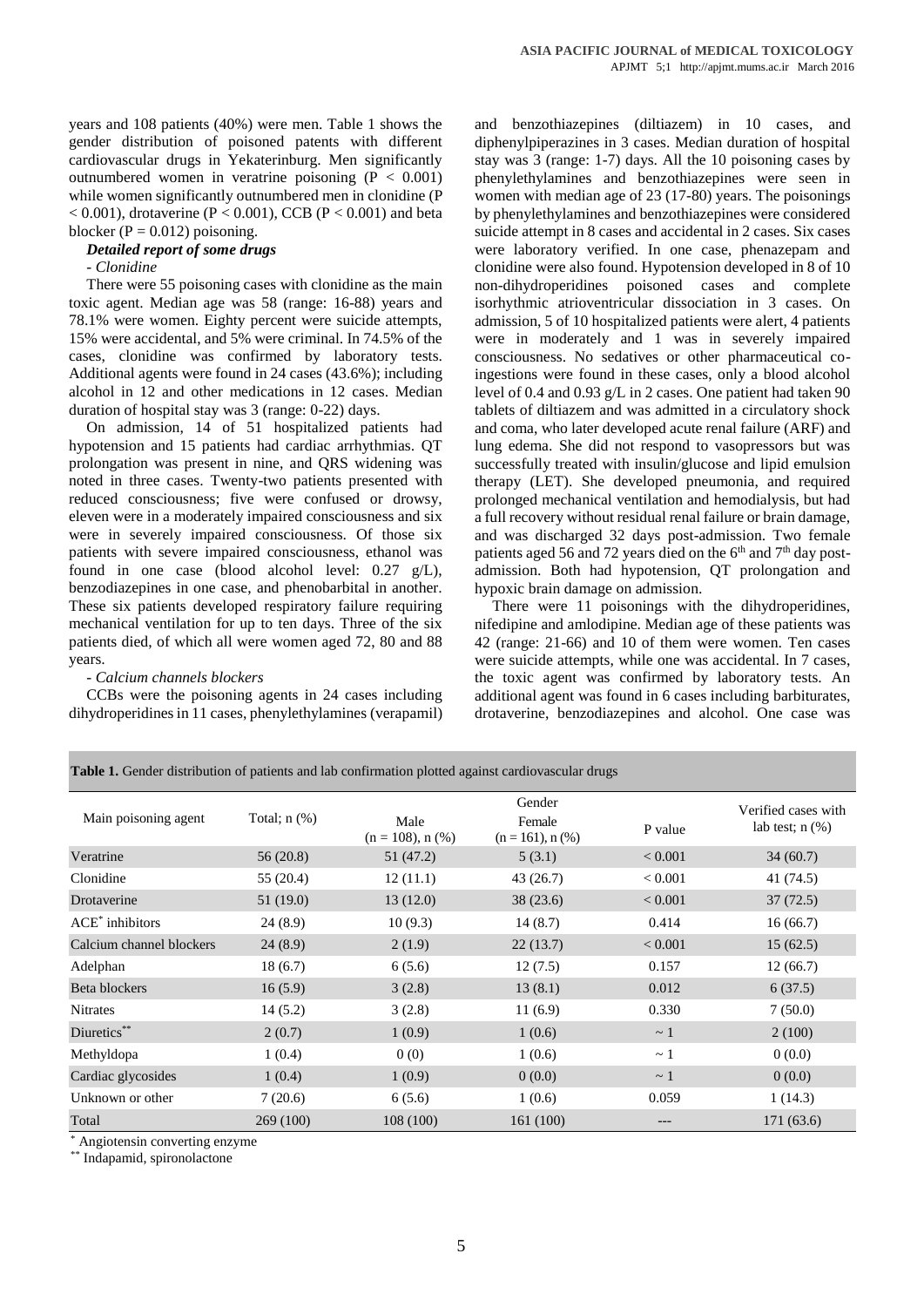complicated with marked hypotension (60/40 mm Hg), QRS widening (120 msec) and QT prolongation (500 msec) on admission, and respiratory failure within 15 hours of admission. This 66-year-old woman with amlodipine and phenazepam poisoning was ventilated and underwent insulin/glucose therapy, but died during the first day. The other patients did not show severe symptoms.

# *- Angiotensin converting enzyme inhibitors*

There were 24 poisonings by ACE inhibitors including enalapril in 21 and lisinopril in 3 cases. Median age of patients was 33 (range: 20-60) years and 14 cases were women. Eighteen cases were due to suicide attempts and the remaining cases were accidental. Laboratory verification was obtained in 16 cases. Three patients were confused or drowsy. Eight patients were hypotensive. Five patients were discharged from the ambulance without further transport. No cases of ARF caused by ACE inhibitors were found. Median duration of hospital stay was 2 (range: 0-5) days.

*- Beta blockers*

There were 16 poisonings with beta blockers as the main toxic agent including propranolol in 5 cases, atenolol in 5, metoprolol in 4, bisoprolol in one and unspecified betablocker in one case. Median age was 41 (range: 24-83) years and 13 were women. Laboratory confirmation was obtained in 6 cases. Additionally, GC-MS showed salicylates in 2 cases, nonsteroidal anti-inflammatory drugs (NSAIDs) in 2 cases, vinpocetin in one case, and ethanol in one case. The main symptoms were hypotension occurring in 7 cases, and both hypotension and first degree heart block in one case. Bradycardia was found in one case. Of the 14 patients brought to hospital, three were confused or drowsy on admission. All patients survived. Two patients were discharged from ambulance by the ambulance physicians without further transport. Median duration of hospital stay was 3 (range: 1-8) days.

*- Adelpane*

Adelpane (consisting of 0.1 mg reserpine, 10 mg dihydralazine and 10 mg hydrochlorothiazide) was the main poisoning agent in 18 cases, 17 of which were hospitalized. Median age was 38 (range: 19-78) years and 12 were women. Twelve cases were laboratory confirmed. Moreover, ethanol was also found in 3 cases and acetaminophen in one case. Four patients had hypotension while one had hypothermia. Two patients were drowsy on admission; one of them had a blood alcohol level of 0.4 g/L. Median duration of hospital stay was 3 (range: 1-7) days.

*- Nitrates*

Nitrates were the main poisoning agent in 14 cases. Median age was 25 (range: 16-83) years and 11 were women. Seven cases were confirmed by laboratory investigations. An additional agent was found in 5 cases including ethanol in 2, salicylates in 2 and acetic acid in one case. Six patients were hypotensive. One 83-year old woman with isosorbide dinitrate poisoning was hypotensive and comatose on admission. She died on  $12<sup>th</sup>$  day post-admission from lung complications. Postmortem examination revealed underlying lung cancer. Median duration of hospital stay was 2 (range: 1-7) days.

*- Drotaverine*

In 51 cases, drotaverine was responsible for poisoning.

Median age of the patients was 24 (range: 16-70) years. An additional agent was found in 24 cases, most commonly salicylates or NSAIDs. Forty-eight cases were due to suicidal attempt and 3 were accidental. Four patients were found dead on scene, of which 2 were men, aged 41 and 22 years and 2 were women, aged 42 and 54 years. All deaths were due to suicide. Median duration of hospital stay was 1.5 (range: 1-3) days.

*- Veratrine*

There were 56 cases of veratrine poisoning. Median age of the patients was 43 (range 21-62) years and 51 cases were men. All poisonings were accidental. Forty-one patients were hospitalized, while 15 were discharged from the ambulance. Veratrine alkaloids were found in 34 urine samples. Ethanol was additionally found in 15 samples.

All patients vomited on admission. Other clinical features registered in ambulance or on hospital admission were hypotension in 32 patients, arrhythmia in 7 patients, QT prolongation in 4 patients and QRS widening in one patient. All patients developed bradycardia. Two patients were drowsy and two were in moderately impaired consciousness. Reduced consciousness was caused by ethanol co-ingestion, or severe hypotension in one case. In this case, a 62-year-old woman developed hypotension and first degree atrioventricular block. She was agitated on admission and developed partial muscle jerking in her legs and a combined metabolic and respiratory acidosis. One patient developed ARF due to prolonged hypotension before admission and rhabdomyolysis. He was treated with conventional hemodialysis for 26 days. Median duration of hospital stay was 2 (range: 1-48) days.

## *Treatments*

Of 269 patients with cardiac drugs exposure, 253 patients (94.1%) required either out-of-hospital or in-hospital supportive and specific treatments (Table 2). Sixteen patients did not require treatment other than close observation. Intravenous fluids (81.4%) and gastric lavage (75.8%) were the most common treatments given to the patients. Only 17 patients (6.3%) required vasopressors. Nearly half of patients (45.7%) were admitted to ICU and 9 patients (3.3%) required mechanical ventilation.

## *Analysis of outcome*

**- Hypotension:** Hypotension occurred in 83 patients (30.8%). But in 15 patients, the hypotension was transient and responsive to therapeutic measures given at the ambulance service. Analysis on the patients with marked hypotension who required hospital admission is shown in table 3. The main agents significantly associated with hypotension were the phenylalkylamine and benzothiazepine subclasses of CCBs (verapamil/diltiazem) (OR 90.5, 95% CI 18.4-445.6), veratrine (OR 24.6, CI 12.7-47.8), beta blockers (OR 19.4, CI 7.3-57.6), nitrates (OR 19.4, CI 7.3-57.6), ACE inhibitors (OR 18.8, CI 7.3-48.4), clonidine (OR 9.7, CI 5.0-19.0), and adelphan (OR 7.9, CI 2.5-25.1).

**- Rhythm abnormalities:** In total, 22 cases (8.2% of total cases) had cardiac arrhythmia (15 clonidine cases (15/55: 27.3%) and 7 veratrine cases (7/56: 12.5%)). In addition, 16 cases (5.9% of total cases) developed QT prolongation (9 clonidine cases (9/55: 16.4%), 4 veratrine cases (4/56: 7.1%),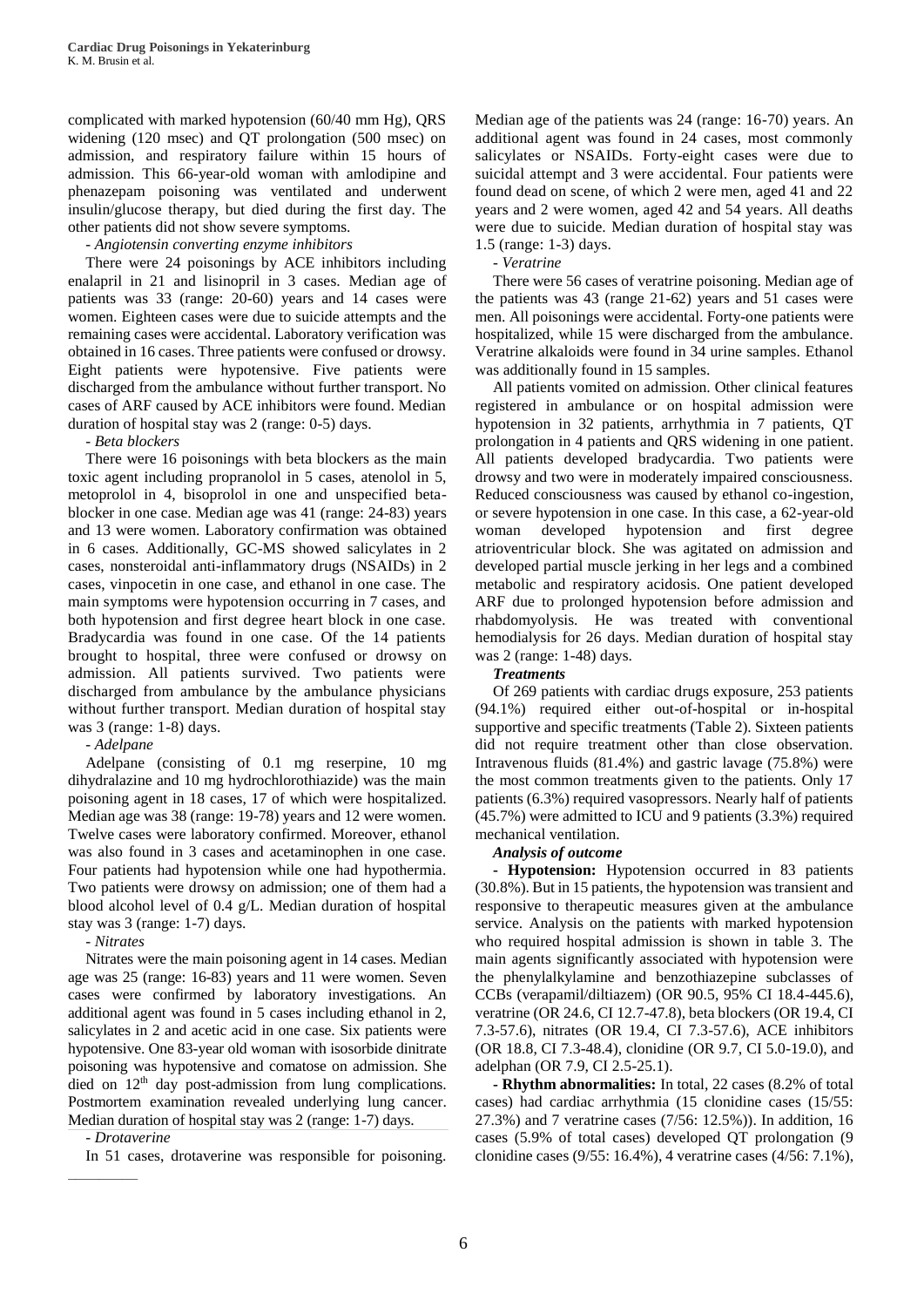**Table 2.** Treatments given to the patients according to the cardiovascular drugs taken

| Main poisoning agent          | Treatments |                                   |                |                          |                |                         |                          |                     |                              |                          |                          |
|-------------------------------|------------|-----------------------------------|----------------|--------------------------|----------------|-------------------------|--------------------------|---------------------|------------------------------|--------------------------|--------------------------|
|                               | patients   | Total n. of IV fluids;<br>$n$ (%) | GL;<br>$n(\%)$ | Atropine;<br>$n$ (%)     | AC;<br>$n$ (%) | Vasopressor;<br>$n$ (%) | MV:<br>$n$ (%)           | Ca salt;<br>$n$ (%) | Insulin/<br>glucose;<br>n(%) | LE;<br>$n$ (%)           | CP<br>$n$ (%)            |
| Beta blockers                 | 16         | 11(68.8)                          | 14 (87.5)      | $\overline{\phantom{a}}$ | 1(6.3)         | 2(12.5)                 | $\overline{\phantom{a}}$ |                     |                              |                          |                          |
| CCB:<br>(verapamil/diltiazem) | 10         | 8(80.0)                           | 6(60.0)        | 3(30.0)                  | 3(30.0)        | 5(50.0)                 | 2(20.0)                  | 6(60.0)             | 3(30.0) 1(10.0)              |                          |                          |
| Clonidine                     | 55         | 49(89.1)                          | 42(76.4)       | 29(52.7)                 | 11(20.0)       | 2(3.6)                  | 6(10.9)                  |                     |                              | $\overline{\phantom{a}}$ | 1(1.8)                   |
| Drotaverine                   | 51         | 42(82.4)                          | 42(82.4)       | 2(3.9)                   | 4(7.8)         | 1(2.0)                  | $\overline{\phantom{a}}$ |                     |                              | $\overline{\phantom{a}}$ | $\overline{\phantom{a}}$ |
| Veratrine                     | 56         | 47 (83.9)                         | 29(51.8)       | 32(57.1)                 | 1(1.8)         | 4(7.1)                  | $\overline{\phantom{a}}$ |                     |                              |                          |                          |
| Others                        | 81         | 62(76.5)                          | 71 (87.7)      | 1(1.2)                   | 5(6.2)         | 3(3.7)                  | 1(1.2)                   | 2(2.5)              | 1(1.2)                       | $\overline{\phantom{a}}$ |                          |
| Total                         | 269        | 219 (81.4)                        | 204 (75.8)     | 67(24.9)                 | 25(9.3)        | 17(6.3)                 | 9(3.3)                   | 8(3.0)              | 4(1.5)                       | 1(0.4)                   | 1(0.4)                   |

GL: Gastric lavage, AC: Activated charcoal, MV: Mechanical ventilation, Ca: Calcium chloride/calcium gluconate, LE: Lipid emulsions, CP: Cardiac pacing

| Table 3. Factors associated with hypotension (results of multivariate logistic regression analysis on hospitalized patients) |  |  |  |  |  |
|------------------------------------------------------------------------------------------------------------------------------|--|--|--|--|--|
|                                                                                                                              |  |  |  |  |  |

| Main agent                            | Total n. of patients* | Hypotension; $n$ $%$ ) | <b>OR</b>                | 95% CI                   |
|---------------------------------------|-----------------------|------------------------|--------------------------|--------------------------|
| Other toxic agents                    | 1638                  | 61(3.7)                | Ref                      | Ref                      |
| CCB; verapamil/diltiazem              | 9                     | 7(77.8)                | $90.5***$                | $18.4 - 444.6$           |
| Veratrine                             | 41                    | 20(48.8)               | $24.6***$                | $12.7 - 47.8$            |
| <b>Nitrates</b>                       | 14                    | 6(42.8)                | $19.4***$                | $6.5 - 57.6$             |
| Beta-blockers                         | 14                    | 6(42.8)                | $19.4***$                | $6.5 - 57.6$             |
| ACE inhibitors                        | 19                    | 8(42.1)                | $18.8***$                | $7.3 - 48.4$             |
| Clonidine                             | 51                    | 14(27.5)               | $9.7***$                 | $5.0 - 19.0$             |
| Adelphan                              | 17                    | 4(23.5)                | $7.9***$                 | $2.5 - 25.1$             |
| CCB; dihydropyridine                  | 11                    | 1(9.1)                 | 2.6                      | $0.3 - 20.5$             |
| Drotaverine                           | 46                    | 2(4.3)                 | 1.2                      | $0.3 - 4.7$              |
| Cardiac glycozides                    | 1                     | 0(0.0)                 | -                        | $\overline{\phantom{a}}$ |
| CCB; diphenylpiperazines              | $\overline{c}$        | 0(0.0)                 | $\overline{\phantom{a}}$ | $\overline{\phantom{a}}$ |
| Diuretics (indapamid, spironolactone) | $\overline{2}$        | 0(0.0)                 |                          |                          |
| Methyldopa                            |                       | 0(0.0)                 | $\qquad \qquad$          |                          |
| Unknown agents                        | $\overline{2}$        | 0(0.0)                 |                          |                          |

\* Only hospitalized patients were included in this analysis.

 $*$ \* P < 0.001

2 verapamil/diltiazem cases (2/10: 20%) and one dihydroperidine CCB case (1/11: 9.1%)), and 5 cases (1.9% of total cases) developed QRS widening (3 clonidine cases (3/55: 5.5%), 1 veratrine case (1/56: 1.8%), and 1 dihydroperidine CCB case (1/11: 9.1%))**.** 

**- Hospitalization and ICU admission:** Over 85% of patients required hospital admission and ICU care was needed for 45.7% of patients. Except methyl dopa and cardiac glycoside that were the main poisoning agent for

one patient each and for both cases no death was recorded, the highest rate of hospitalization was found for poisoning with dihydropyridine subclass of CCBs (100%) and nitrates (100%) (Table 4). The highest rate of ICU admission was seen in poisoning with dihydropyridine subclass of CCBs (72.7%) and clonidine (65.5%).

**- Death:** In total, approximately 4% of cases resulted in death. The highest rate of death was recorded for poisoning with verapamil/diltiazem (20%) followed by dihydropyridine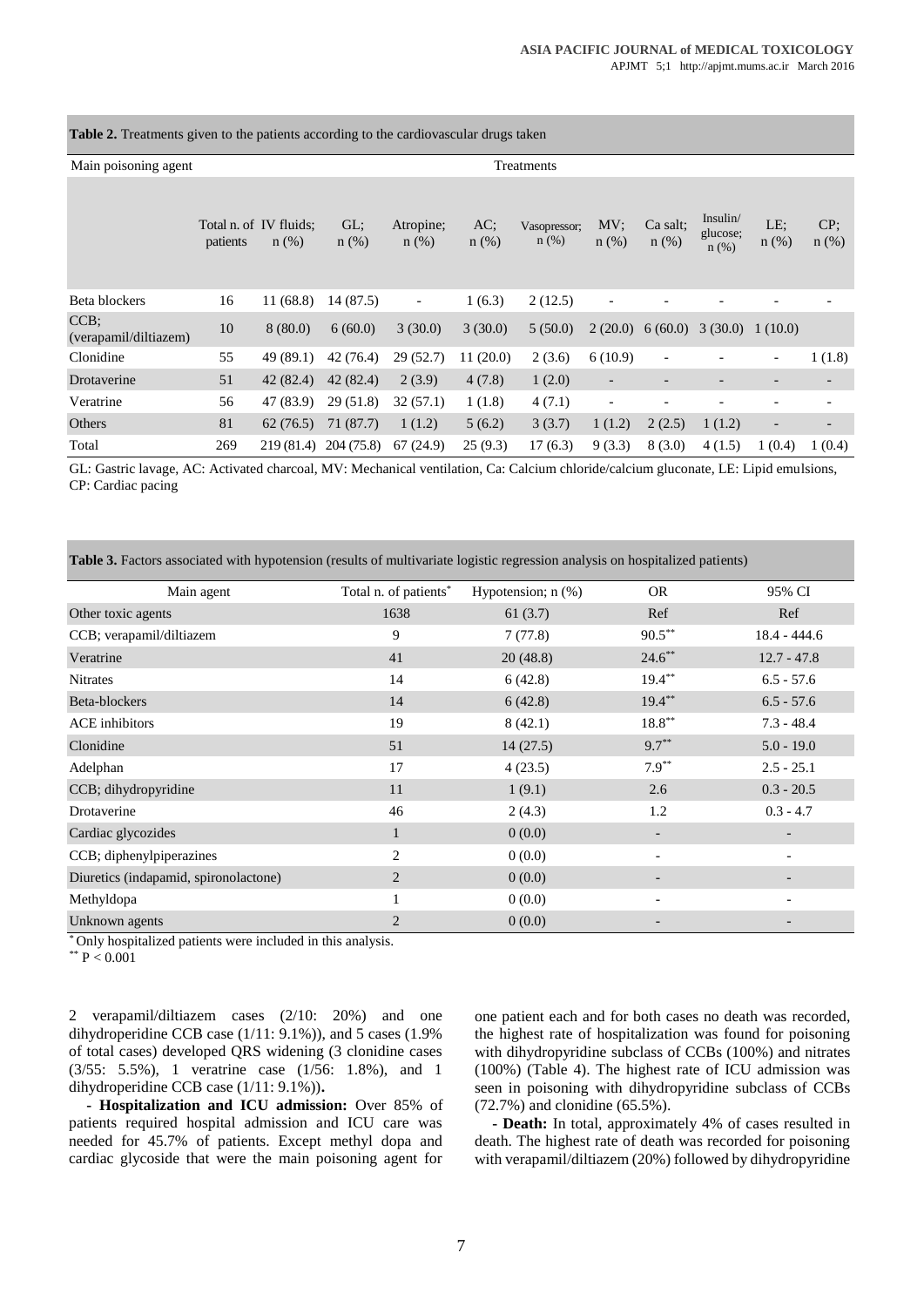#### **Table 4.** Outcome of patients

| Main poisoning agent       | Total n. of patients | Hospitalized patients; | ICU admission; | Death:  |
|----------------------------|----------------------|------------------------|----------------|---------|
|                            |                      | $n$ (%)                | $n$ (%)        | $n$ (%) |
| <b>ACE</b> inhibitors      | 24                   | 19(79.2)               | 9(37.5)        | 0(0.0)  |
| Adelphan                   | 18                   | 17 (94.4)              | 9(50.0)        | 0(0.0)  |
| Beta blockers              | 16                   | 14(87.5)               | 9(56.3)        | 0(0.0)  |
| Cardiac glycozides         |                      | 1(100)                 | 1(100)         | 0(0.0)  |
| CCB; diphenylpiperazines   | 3                    | 2(66.7)                | 0(0.0)         | 0(0.0)  |
| CCB; verapamil/diltiazem   | 10                   | 9(90.0)                | 6(60.0)        | 2(20.0) |
| CCB; dihydropyridine       | 11                   | 11(100)                | 8(72.7)        | 1(9.1)  |
| Clonidine                  | 55                   | 51 (92.7)              | 36(65.5)       | 3(5.5)  |
| Diuretics*                 | 2                    | 2(100)                 | 0(0.0)         | 0(0.0)  |
| Drotaverine                | 51                   | 46 (90.2)              | 13(25.5)       | 4(7.8)  |
| Methyldopa                 | $\mathbf{1}$         | 1(100)                 | 1(100)         | 0(0.0)  |
| <b>Nitrates</b>            | 14                   | 14 (100)               | 6(42.9)        | 1(7.1)  |
| Veratrine                  | 56                   | 41(73.2)               | 24(42.9)       | 0(0.0)  |
| Unknown hypotensive agents | 7                    | 2(28.6)                | 1(14.3)        | 0(0.0)  |
| Total                      | 269                  | 230(85.5)              | 123(45.7)      | 11(4.1) |

\* Indapamid, spironolactone

subclass of CCBs (9.1%).

# **DISCUSSION**

Cardiovascular drugs, drotaverine and veratrine were involved in 8.6% of all adult poisonings in Yekaterinburg during 2009 to 2010 as shown in our study. In comparison, cardiovascular drugs were the cause of just 1% of poisonings in a study from Mashhad, Iran (13), and 6% in a study from the USA (14). In a study from Oslo (Norway), cardiovascular drugs were involved in 3% of all adult poisonings (15). The poisoning patterns in these countries differed from what found in our study. In this respect, CCBs and beta blockers accounted for 40% of poisonings by cardiovascular drugs and 50% of deaths from cardiovascular medications in the USA in 2008 (16). However, in our study these medications caused only 14.9% of the cardiac drugs poisonings but similarly 42.9% of the deaths.

In the present study, clonidine and drotaverine contributed to 20.4% and 19% of the cases, respectively. The in-hospital mortality of clonidine poisonings was 5.5% in our study and accounted for 42.9% of all deaths by cardiovascular drugs. Nearly six percent of clonidine poisonings in the present study were following criminal attempts, where clonidine was used by Russian streetwalkers in order to rob a client. This situation rarely appears in Europe (8). Moreover, we found adelphan, an old antihypertensive agent, surprisingly often as the main toxic agent. Drotaverine (No-Spa®) is a well-known antispasmodic agent in Russia and is sold without prescription. This drug is not used for cardiovascular diseases, but its spasmolytic effect is due to  $Ca^{++}$  depletion similar to diltiazem (17). It is typically used against gastrointestinal colic, renal colic, and menstrual cramps. It is a frequent cause of poisoning in Russia, because people consider it non-toxic. Case reports of drotaverine-associated deaths have been described in this country several years ago (18,19), where the authors found signs of sudden death in the postmortem examination. Drotaverine caused the majority of deaths by cardiovascular drugs in our study and all deaths by this drug were found at home (20). Those brought to hospital only had mild poisoning or were asymptomatic. This is consistent with the pattern described in recent publications (21,22). Informing the public of the dangers of drotaverine, e.g. by changing the packet labelling, may be a way of reducing these deaths. Similar to drotaverine, veratrine poisonings only sporadically happen in Europe (23), while 15.2% of poisoning in the present study was due to this drug. Veratrine is the active ingredient in the plant Hellebore (Chemeritsa in Russian language), being used in Russia as an emetic in veterinary medicine.

In this study, gastric lavage was performed for 75.8% of the cases, as compared to 9% in a Norwegian and 2% in a Dutch study (10,24). This considerable difference in practice may be explained by a tradition in Russia to gastric lavage all poisoned patients. As a general rule, gastric lavage was performed by the ambulance service at home (25). However, only a small proportion of the patients were lavaged within 1 hour after intake, which is generally considered the beneficial time limit. Although no complications were recorded in this study, the practice of routine gastric lavage cannot be advocated due to risk of complications, mainly aspiration (26). LET also known as lipid rescue therapy and high-dose insulin therapy were effective to save life of a patient with massive diltiazem overdose in the present study. Bekjarovsky similarly reported successful treatment of a patient who had ingested 100 pills of sustained-release verapamil with LET and high-dose insulin (3). Nonetheless, use of high dose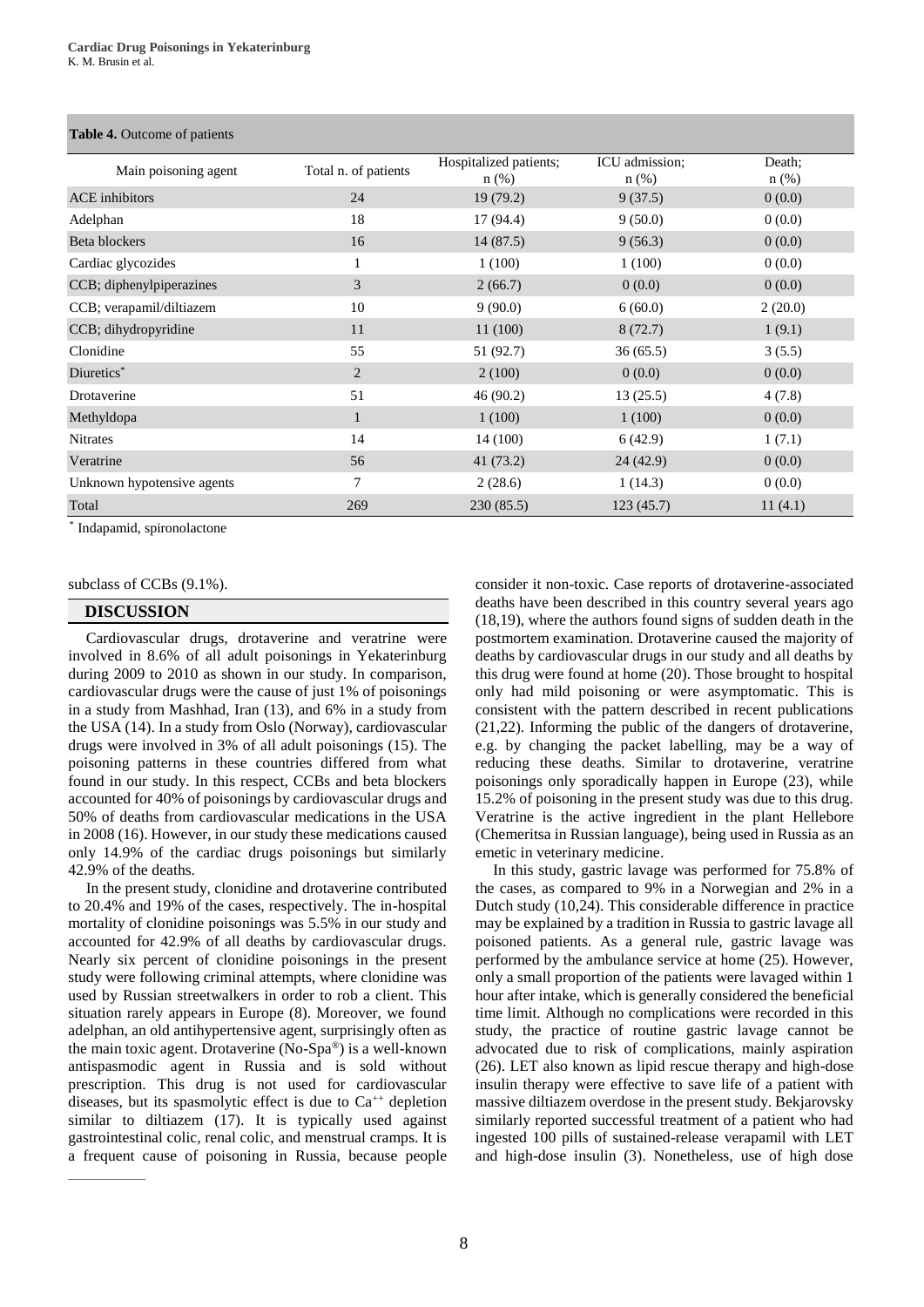insulin alone for CCB overdose might be ineffective in some cases, as we had a patient with amlodipine overdose who failed to survive even though she received this treatment. This fact has been supported by systematic reviews (27), despite promising outcomes after insulin therapy for majority of CCB poisonings.

# **LIMITATIONS**

The present study included both pre-hospital and hospital data. Because of the short observation time and lack of follow-up on patients who were not transported to a hospital, the evaluation of complications from the pre-hospital phase was limited. Only Forensic Institute data of one-month mortality of those discharged from ambulances were checked. No one died during this one-month period. The data presented in the paper are 6 years old. However, no change in the pattern of poisoning with cardiac drugs has occurred according to our observations. In this sense, the results are still useful for policy making and health planning. Routine laboratory verification was only performed in those hospitalized or found dead on scene. Moreover, laboratory confirmation was difficult for some water-soluble agents because only GC-MS and thin-layer chromatography were available. While additional agents were registered in the hospital part of this study, only main agents were registered for the patients treated by the ambulance service.

## **CONCLUSION**

The most common drugs causing hypotension and cardiac arrhythmias were clonidine, CCBs, drotaverine and veratrine. Drotaverine, clonidine and CCBs were the most common drugs causing death. Poisonings with these agents are rare in other countries. Measures to reduce the free availability of drotaverine and veratrine should be taken in Russia.

**Conflict of interest:** None to be declared. **Funding and support:** None.

## **REFERENCES**

- 1. Baud FJ, Megarbane B, Deye N, Leprince P. Clinical review: aggressive management and extracorporeal support for druginduced cardiotoxicity. *Crit Care* 2007;11:207.
- 2. Mégarbane B. Toxidrome-based Approach to Common Poisonings. *Asia Pac J Med Toxicol* 2014;3:2-12.
- 3. Bekjarovsky NG. Lipid Rescue Therapy and High-Dose insulin Euglycemic Therapy are Effective for Severe Refractory Calcium Channel Blocker Overdose: Case Report and Review of Literature. *Asia Pac J Med Toxicol* 2013;2:114- 6.
- 4. [Leon DA,](http://www.ncbi.nlm.nih.gov/pubmed/?term=Leon%20DA%5BAuthor%5D&cauthor=true&cauthor_uid=19681805) [Shkolnikov VM,](http://www.ncbi.nlm.nih.gov/pubmed/?term=Shkolnikov%20VM%5BAuthor%5D&cauthor=true&cauthor_uid=19681805) [McKee M.](http://www.ncbi.nlm.nih.gov/pubmed/?term=McKee%20M%5BAuthor%5D&cauthor=true&cauthor_uid=19681805) Alcohol and Russian mortality: a continuing crisis. *[Addiction](http://www.ncbi.nlm.nih.gov/pubmed/19681805)* 2009;104:1630-6.
- 5. Brusin KM, Krayeva YV. Highly concentrated acetic acid poisoning: 400 cases reviewed. *Asia Pac J Med Toxicol* 2012:1:3-9.
- 6. [Ostapenko YN,](http://www.ncbi.nlm.nih.gov/pubmed?term=Ostapenko%20YN%5BAuthor%5D&cauthor=true&cauthor_uid=11450356) [Matveev SB,](http://www.ncbi.nlm.nih.gov/pubmed?term=Matveev%20SB%5BAuthor%5D&cauthor=true&cauthor_uid=11450356) [Gassimova ZM,](http://www.ncbi.nlm.nih.gov/pubmed?term=Gassimova%20ZM%5BAuthor%5D&cauthor=true&cauthor_uid=11450356) [Khonelidze RS.](http://www.ncbi.nlm.nih.gov/pubmed?term=Khonelidze%20RS%5BAuthor%5D&cauthor=true&cauthor_uid=11450356) Epidemiology and medical aid at acute poisoning in Russia. *[Przegl Lek](http://www.ncbi.nlm.nih.gov/pubmed/11450356)* 2001;58:293-6.
- 7. Vishnevetskiy M, Terekhin G. Structural analysis of acute poisonings in the Perm District 2002-2011: Effectiveness and

Organization Toxicological Service in Urals. Proceedings of Federal County, Yekaterinburg; 2013 Sep 19-20. p.22.

- 8. Lusthof KJ, Lameijer W, Zweipfenning PG. Use of clonidine for chemical submission. *J Toxicol Clin Toxicol* 2000;38:329- 32.
- 9. Schaper A, Emmert A, Ceschi A. Risks from Russia: An Analysis of 225 Intoxications with Russian Medicines over a 15-Year Period. 34th International Congress of the European Association of Poisons Centres and Clinical Toxicologists (EAPCCT) 27-30 May, 2014, Madrid, Spain. *Clin Toxicol (Phila)* 2014;52:306-7. (Abstract)
- 10. Lund C, Drottning P, Stiksrud B, Vahabi J, Lyngra M, Ekeberg I, Jacobsen D, Hovda KE. A one-year observational study of all hospitalized acute poisonings in Oslo: complications, treatment and sequelae. *Scand J Trauma Resusc Emerg Med* 2012;20:49.
- 11. Hovda KE, Bjornaas MA, Skog K, Opdahl A, Drottning P, Ekeberg O, Jacbsen D. Acute poisonings treated in hospitals in Oslo: a one-year prospective study (I): pattern of poisoning. *Clin Toxicol (Phila)* 2008;46:35-41.
- 12. Matis G, Birbilis T. The Glasgow Coma Scale--a brief review. Past, present, future. Acta Neurol Belg 2008;108:75-89.
- 13. Afshari, R, Majdzadeh R, Balali-Mood M. Pattern of Acute Poisonings in Mashhad, Iran 1993–2000. *[J Toxicol Clin](https://www.ncbi.nlm.nih.gov/pubmed/?term=Pattern+of+Acute+Poisonings+in+Mashhad%2C+Iran+1993%E2%80%932000.)  [Toxicol](https://www.ncbi.nlm.nih.gov/pubmed/?term=Pattern+of+Acute+Poisonings+in+Mashhad%2C+Iran+1993%E2%80%932000.)* 2004;42:965-75.
- 14. Lai MW, Klein-Schwartz W, Rodgers GC, Abrams JY, Haber DA, Bronstein AC, et al. 2005 Annual Report of the American Association of Poison Control Centers' national poisoning and exposure database. *Clin Toxicol (Phila)* 2006;44:803-932.
- 15. Lund C, Teige B, Drottning P, Stiksrud B, Rui TO, Lyngra M, et al. A one-year observational study of all hospitalized and fatal acute poisonings in Oslo: Epidemiology, intention and follow-up. *BMC Public Health* 2012;12:858.
- 16. Bronstein AC, Spyker DA, Cantilena LR Jr, Green JL, Rumack BH, Giffin SL. 2008 Annual Report of the American Association of Poison Control Centers' National Poison Data System (NPDS): 26th Annual Report. *Clin Toxicol (Phila)* 2009;47:911-1084.
- 17. [Tömösközi Z,](http://www.ncbi.nlm.nih.gov/pubmed?term=T%C3%B6m%C3%B6sk%C3%B6zi%20Z%5BAuthor%5D&cauthor=true&cauthor_uid=12163106) [Finance O,](http://www.ncbi.nlm.nih.gov/pubmed?term=Finance%20O%5BAuthor%5D&cauthor=true&cauthor_uid=12163106) [Arányi P.](http://www.ncbi.nlm.nih.gov/pubmed?term=Ar%C3%A1nyi%20P%5BAuthor%5D&cauthor=true&cauthor_uid=12163106) Drotaverine interacts with the L-type Ca(2+) channel in pregnant rat uterine membranes. *[Eur J Pharmacol](http://www.ncbi.nlm.nih.gov/pubmed/12163106)* 2002;449:55-60.
- 18. Azarova TV, Raukhverger AB, Svetlichnaia VI, Ianchishin VN. No-spa poisoning with fatal outcome. *Sud Med Ekspert* 1982;25:50-1. (In Russian)
- 19. Voronkova LG, Medvedeva LYa. A case of no-spa poisoning. *Sud Med Ekspert* 1983;26:56-7. (In Russian)
- 20. Culley KA, Michels JE, Richardson WH. Fatality Following Drotaverine Overdose. Abstracts of the 2008 North American Congress of Clinical Toxicology Annual Meeting, September 11-16, 2008, Toronto, Canada. *Clin Toxicol (Phila)* 2008;46:615. (Abstract)
- 21. Fisher DS, Couchman L, Paterson S, Flanagan RJ. Fatal Drotaverine Poisoning. Abstracts of the 2012 International Congress of the European Association of Poisons Centres and Clinical Toxicologists, 25 May-1 June 2012, London, UK. *Clin Toxicol (Phila)* 2012; 50:320. (Abstract)
- 22. Sentsov VG, Brusin KM, Venichenko NI, Novikova OV. Acute drotaverine poisoning. Abstracts of the XXIX International Congress of the European Association of Poison Centres and Clinical Toxicologists, May 12-15, 2009, Stockholm, Sweden. *Clin Toxicol (Phila)* 2009;47:456. (Abstract)
- 23. Rauber-Lüthy C, Halbsguth U, Kupferschmidt H, König N, Mégevand C, Zihlmann K, et al. Low-dose exposure to